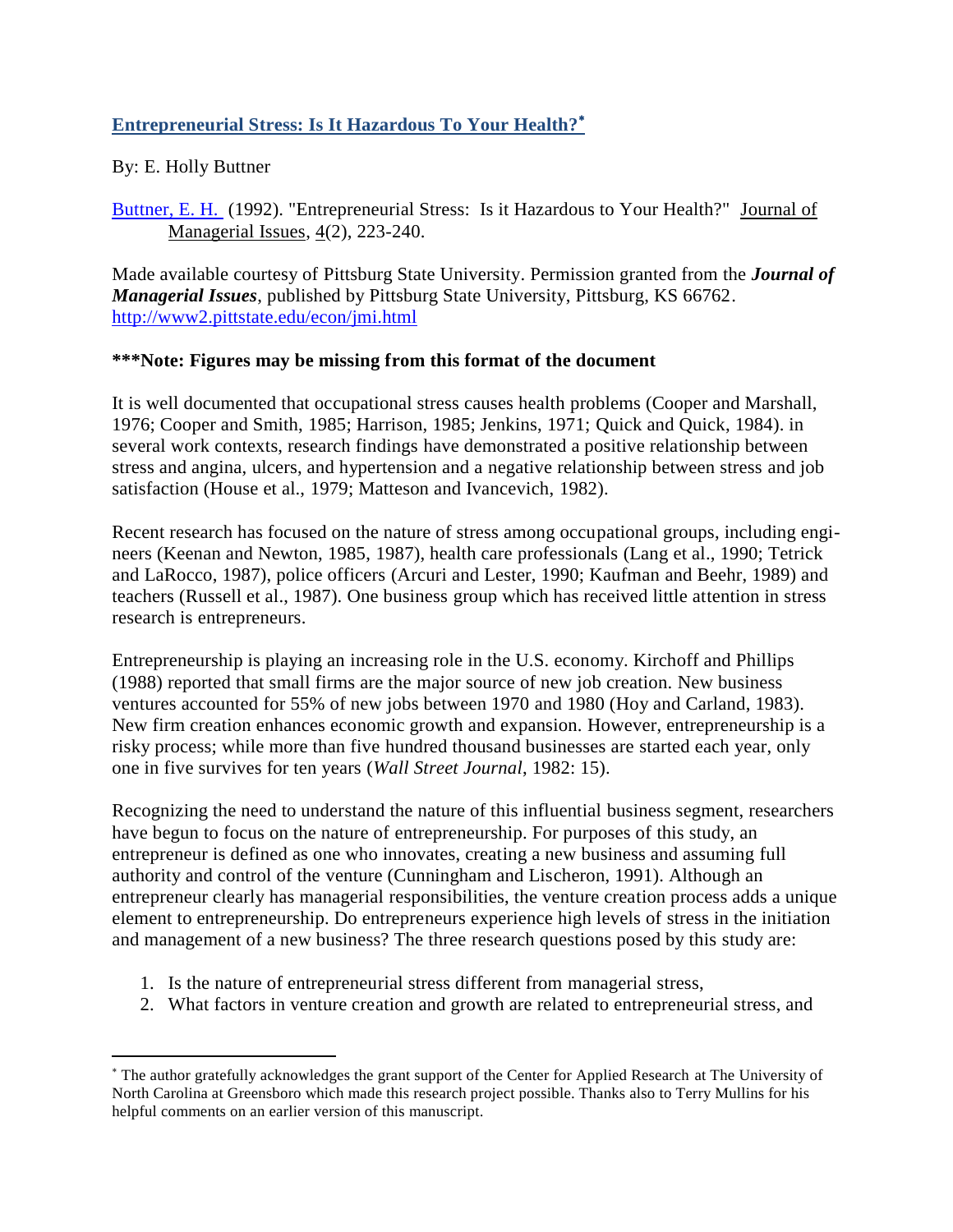3. Do personality and behavioral characteristics moderate the relationships between entrepreneurial stressors and health and job satisfaction?

What causes stress? Kahn et al. (1964) and Kahn and Quinn (1970) view stress as a function of discrepancies between one's expectations and one's ability to meet demands, and discrepancies between the individual's expectations and his/her personality. When one is unable to fulfill one's role demands, stress occurs. To the extent that entrepreneurs' work demands and expectations exceed their abilities to perform as venture initiators, they are likely to experience stress. However, entrepreneurs and their role demands differ from those of managers as the next section shows.

## *Differences Between Entrepreneurs and Managers*

Research has demonstrated that entrepreneurs are a breed apart from managers in personality traits. Entrepreneurs exhibit higher autonomy, perserverance, readiness for change, and persuasiveness, and lower emotionalism, need for support, and conformity (Sexton and Bowman, 1985; Sexton and Bowman-Upton, 1986, 1990).

Entrepreneurial roles and entrepreneurs' operating environment, which differ from that of managers, can lead to stress. Initiating and running one's own business requires significant risk taking. Investing a large portion of personal savings and other assets in their businesses, entrepreneurs face the possibility of loss of these assets as well as the vagaries of the marketplace. Entrepreneurs must engage in boundary spanning activities, interacting with relevant external constituencies including customers, suppliers, regulators, lawyers, accountants, etc. to a greater extent than managers, which is stressful (Miles and Perrault, 1976).

Lacking the depth of resources available to managers in large organizations, entrepreneurs must bear the cost of their mistakes while playing a multitude of roles, such as salesperson, recruiter, spokesperson, and negotiator. These simultaneous demands can lead to role overload. Running a business requires a large commitment of time and energy, often at the expense of family and leisure pursuits. Finally, entrepreneurs are often working alone or with a small number of employees and therefore lack the support from colleagues that may be available to managers in a large corporation.

On the other hand, there are several rewards of entrepreneurship. An entrepreneur does not have to worry about being fired or face the frustration of dealing with an unreasonable boss. Entrepreneurs also set their own priorities and decide how to allocate their time. Therefore they may experience less stress as a function of role conflict. These differences in personality and role.demands suggest that the nature of managerial and entrepreneurial stress will be different. The first research question addressed in this study is whether the perceived stress of managers and entrepreneurs differs, warranting a specialized examination of entrepreneurs.

### *The Nature of Entrepreneurial Stress*

The second research question in this empirical study focuses on the nature of entrepreneurial stress. The effects of stress sources and moderators on entrepreneurial health problems and job satisfaction are examined. Role theory (Merton, 1957) identifies role ambiguity, role conflict,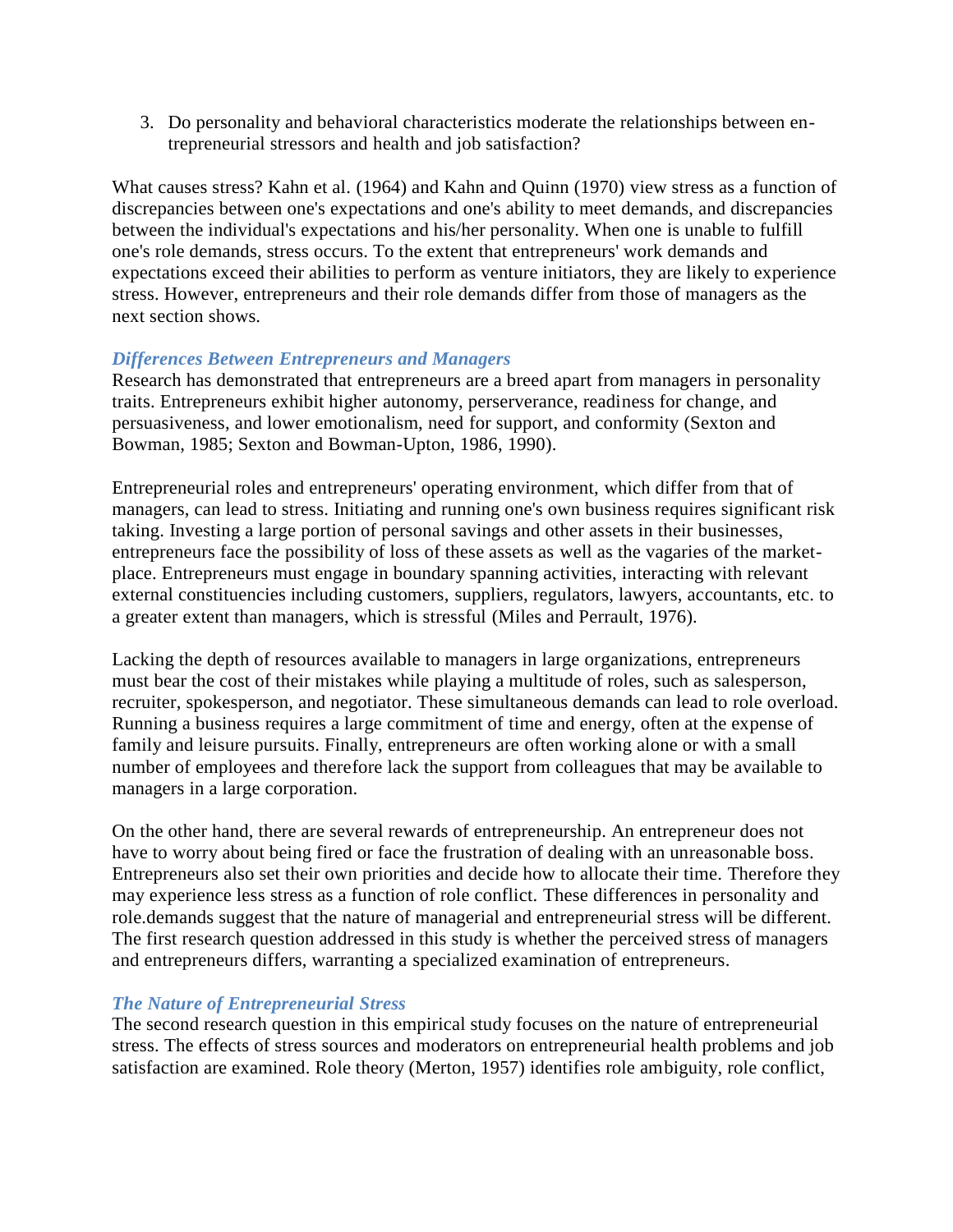and role overload as stress sources (Burke, 1988; Cooke and Rousseau, 1984; Katz and Kahn, 1978; see Van Sell et al., 1981 for a review).

Katz and Kahn (1978: 190) define role ambiguity as "the lack of information regarding . . evaluation of one's work, about . .. scope of responsibility, and expectations of role senders." Role ambiguity causes tension, anxiety, and physical health problems (Caplan and Jones, 1975). Stress may occur as a function of how effectively entrepreneurs can define and conceptualize their role as venture initiators.

Role conflict is the "simultaneous occurrence of two or more role sendings such that compliance with one would make more difficult compliance with the other" (Katz and Kahn, 1978: 184). Role conflict causes job-related stress and job dissatisfaction (House and Rizzo, 1972). Entrepreneurs may experience role conflict due to simultaneous demands for their attention at work. Similarly, job versus non- job conflict, such as the expectations of employees and family for entrepreneurs' attention, also causes tension and stress (House et al., 1979).

The entrepreneur must be a salesperson, negotiator, money manager, dispute settler, boundary spanner, etc. These overlapping demands may lead to role overload. Role overload is receiving multiple expectations that are legitimate and are not incompatible, but completing all the tasks is beyond the capacity of the individual (Katz and Kahn, 1978: 185). As role overload increases, maintaining a high level of quality in one's work becomes more difficult (House et al., 1979). Role overload and the concern for quality have been shown to lead to high levels of stress (House et al., 1979; Matteson and Ivancevich, 1982).

Responsibility pressure comes from having to make difficult, risky decisions where the outcome could have a significant impact on the welfare of the firm. Responsibility pressure leads to high levels of stress (House et al., 1979).

In summary, based on the research reported above, the sources of stress—role ambiguity, role conflict, job versus non-job conflict, role overload, concern for quality, and responsibility pressure—were predicted to be positively related to entrepreneurial health problems. In addition, research suggests that role conflict, job versus non-job conflict, role overload and concern for quality will be negatively related to entrepreneurs' work satisfaction. The second part of the study tested the prediction that stressors significantly influence entrepreneurs' reported health problems and job satisfaction.

### *Moderators of Entrepreneurial Stress*

The third research question is whether there are personality and behavioral characteristics that moderate the impact of stressors on the health and job satisfaction of entrepreneurs. Several variables have been shown to moderate the effect of stressors on physical and emotional wellbeing (Caplan and Jones, 1975; House et al., 1979; Mattesona and Ivancevich, 1983; Schaefer et al., 1981). These variables include personality type, tension discharge rate, and social support.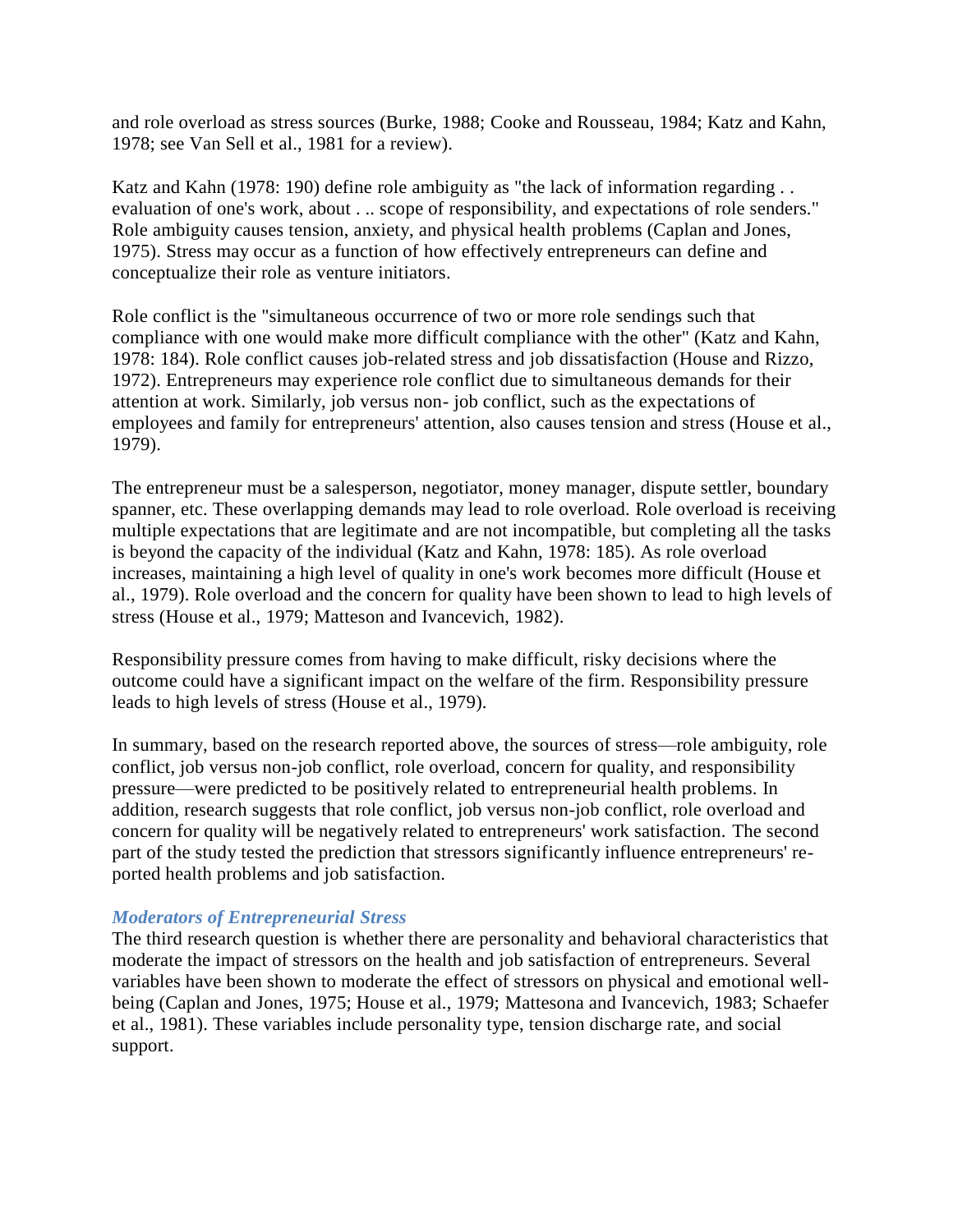Friedman and Rosenman (1974) identified two contrasting personality types: (1.) Type A characterized by aggressiveness, hostility, a sense of urgency, impatience, and achievement orientation, and (2.) its opposite, Type B—characterized by a more relaxed, slower paced and less harried disposition. Caplan and Jones (1975), Ivancevich et al. (1982), and House et al. (1979) found that personality type moderated the effect of role stressors on the level of stress. Type A individuals experience a higher level of coronary heart disease (Shekelle et al., 1976) and lower job satisfaction (Sales, 1969) than their counterpart Type Bs. Although there is welldocumented evidence of a positive relationship between Type A personality and angina (e.g., see Friedman and Rosenman, 1974), recent evidence suggests that only certain dimensions of the Type A personality such as hostility, anger, and aggressiveness are related to angina (Booth-Kewley and Friedman, 1987; Friedman and BoothKewley, 1987). Thus, the research findings regarding personality type are mixed. Research has shown that entrepreneurs are more likely to have a Type A than a Type B personality (Boyd and Webb, 1982). Type A entrepreneurs may be a higher risk for health problems than their more relaxed Type B colleagues. It was predicted that personality type would moderate the effect of work stressors on health problems such that entrepreneurs with Type A personality would report more health problems than Type B entrepreneurs.

The tension discharge rate, the ability to leave work worries at the office at the day's end, can reduce the deleterious effect on physical health of stressors and can enhance job satisfaction (Matteson and Ivancevich, 1983). The present study tested the prediction that the ability to discharge tension would moderate the effect of work stressors such that entrepreneurs who are able to discharge tension would report fewer health problems and greater job satisfaction.

Finally, support provided by friends, family, and co-workers reduces the negative effects of stressful situations on physical and emotional well-being (Schaefer et al., 1981). According to this argument, an entrepreneur who relies on others for support may experience less stress. On the other hand, entrepreneurs are more independent and have a lower need for support than the general population which suggests that they would rely less on others for advice, information, and support. The relationship between social support and job stress was explored.

In summary, the third part of the study examines the moderating role of personality type, tension discharge rate, and social support on the relationship between stress sources and entrepreneurial health and job satisfaction.

### *Method*

Managers and entrepreneurs completed a questionnaire on sources of stress, moderators, and consequences of stress. The two versions of the questionnaire were identical except for modification of the wording of several items to fit the entrepreneurs' situation.

### *Procedure*

**Sample.** One hundred eighty-two questionnaires were sent to randomly chosen members of an entrepreneurial networking organization located in the southeastern U.S. Seventy-two questionnaires were returned. For the purpose of this study an entrepreneur is defined as an individual who started the business and is currently an active manager of that enterprise. Four surveys were eliminated from the sample because the respondent was either not the founder or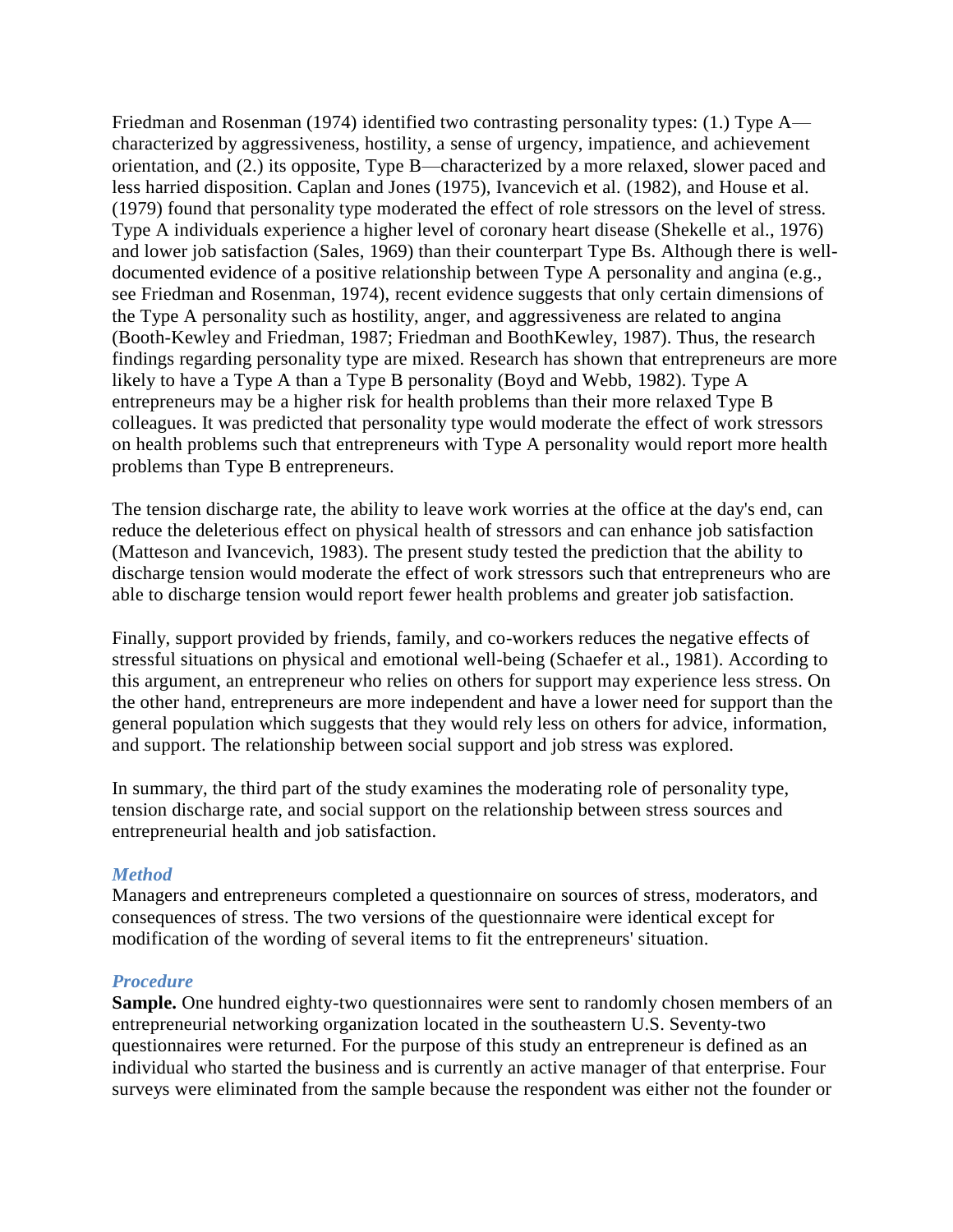was not actively managing the business. The final sample size was 68, constituting a response rate of 37%.

Two hundred questionnaires were sent to mid- and upper-level managers in large organizations on the east coast of the U.S. Forty- eight instruments were returned. Four responses were deleted from the sample because of incomplete forms or late return. The managerial response rate was 24%.

An introductory letter informed respondents that the questionnaire was designed to provide information about the stress they experience in their work. The questionnaire contained scales measuring stressors, moderators, and consequences of stress. Anonymity was guaranteed. Managers and entrepreneurs participated in the study by completing the, survey, including demographic questions, and returning it in an enclosed postpaid return envelope.

**Measures of stressors.** Role ambiguity and role conflict were measured by shortened versions of the Rizzo et al. (1970) scales. Business and personal conflict was measured with House et al.'s (1979) job versus non-job conflict instrument. Role overload was measured with a shortened version of House et al.'s (1979) scale. Responsibility pressure was assessed by asking participants how often they had to make decisions where mistakes could be quite costly. Finally, concern for quality was measured by asking how often the managers/entrepreneurs were bothered by thinking the amount of work might interfere with how well it gets done.

**Moderators.** Personality type was measured with an abbreviated version of House et al.'s (1979) scale. Matteson and lvancevich's (1983) instrument assessed the respondent's tension discharge rate (TDR). A high TDR score indicated that the respondent was better able to relieve tension. Schaefer et al.'s (1981) scale of social support measured the extent of reliance on spouses, partners/colleagues, coworkers, and friends for emotional support, information, and guidance.

**Outcome Measures.** Stress may be manifested in several ways. Individuals may experience a number of varied health problems (e.g., aches and pains), or they may suffer from a few severe symptoms (e.g., migraines, ulcers). To obtain a comprehensive assessment of stress, two measures were used. The frequency of 30 health problems including headaches, insomnia, loss of appetite, backaches, ulcers, and indigestion experienced in the past six months constituted one stress measure. Second, a summary health problems scale was calculated for each respondent by multiplying the frequency of each health problem times its severity and summing the scores. The third outcome, job satisfaction, was measured by asking respondents to indicate, on three items, the degree to which they were satisfied with their job, with their success, and how well their work meets their expectations.

**Analysis.** To answer the first research question, a multivariate analysis of variance test was computed to determine whether managerial and entrepreneurial stress differed. Means and t tests were then calculated to identify the dimensions of stress which differed for managers and entrepreneurs. The second research question is whether reported stress has a significant impact on entrepreneurial health and job satisfaction. Accordingly, intercorrelations were computed among the variables under study. Finally, tests of interaction via analysis of variance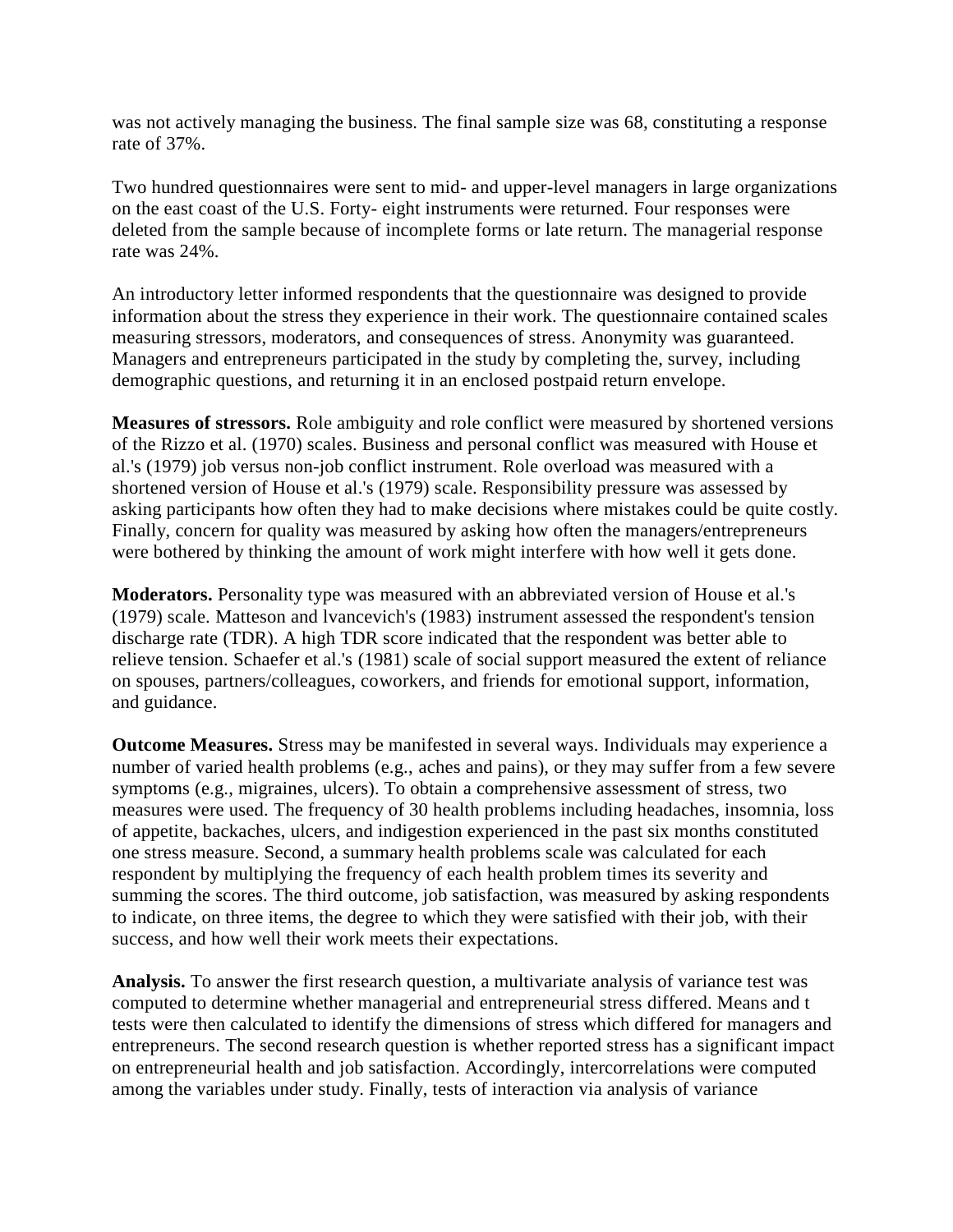procedures were conducted to address the third research question—whether personality and behavioral characteristics moderate the impact of stressors on entrepreneurial health or job satisfaction.

#### *Results*

## **Part I: Comparing Managerial and Entrepreneurial Stress**

The demographic characteristics of the managerial and entrepreneurial participants are presented in Table 1. Entrepreneurs and managers were similar in age, sex and racial composition. Most of the participants in both samples were married, white males in their forties with a college education. The only difference was in type of business; a large number of managers were employed in manufacturing firms while entrepreneurs were fairly evenly distributed across business types.

A multivariate analysis of variance of the differences between

| manageriar anu Entrepreneuriar Sampies |                         |                 |                         |          |
|----------------------------------------|-------------------------|-----------------|-------------------------|----------|
|                                        |                         | Managers        | Entrepreneurs           |          |
|                                        | $\overline{\mathsf{N}}$ | $\frac{\%}{\%}$ | $\overline{\mathbf{N}}$ | <u>%</u> |
| Total participants                     | 44                      | 100             | 68                      | 100      |
| Sex                                    |                         |                 |                         |          |
| Males                                  | 28                      | 64              | 58                      | 85       |
| Females                                | 14                      | 32              | 8                       | 12       |
| No response                            | $2 -$                   | 4               | $\overline{2}$          | 3        |
| Age                                    | 44.5                    |                 | 48.2                    |          |
| Race                                   |                         |                 |                         |          |
| White                                  | 4 I                     | 93              | 61                      | 90       |
| Other                                  | l                       | 2<br>5          | 4                       | 5        |
| No response                            | $\overline{2}$          |                 | 3                       | 5        |
| Marital status                         |                         |                 |                         |          |
| Married                                | 35                      | 80              | 50                      | 74       |
| Unmarried                              | 7                       | 16              | 16                      | 23       |
| No response                            | $\overline{\mathbf{2}}$ | 4               | 2                       | 3        |
| Types of Business                      |                         |                 |                         |          |
| Retail, wholesale trade                | 0                       | 0               | 11                      | ţ7       |
| Manufacturing                          | 30                      | 68              | 14                      | 21       |
| Services                               | 6                       | 14              | 12                      | 18       |
| Others                                 | 6                       | 14              | 29                      | 43       |
| No response                            | 2                       | 4               | 2                       | ł        |

#### Table 1 Demographic Statistics on  $M$ anazarial and  $\mathbf{\hat{F}}$ utranazarial  $\mathbf{\hat{S}}$

managers and entrepreneurs on stressors, moderators, and outcomes was significant (F=5.92, df= 12/95, p<.0001) using the Wilkes Lambda Criterion (Tabachnick and Fidell, 1983). Accordingly, mean values and t tests for sources, moderators and outcomes for managers and entrepreneurs were calculated to identify differences in stress between managers and entrepreneurs, as shown in Table 2.

Results show that, as predicted, the nature of work stress differs for managers and entrepreneurs on several dimensions. Entrepreneurs experience significantly higher role ambiguity than their managerial colleagues. On the other hand, managers report higher role conflict. Managers' TDR was significantly higher, indicating they are better able to leave work worries at the office than are entrepreneurs. in a related vein, managers report that they are more satisfied with their work than entrepreneurs. Finally, as Table 2 demonstrates, en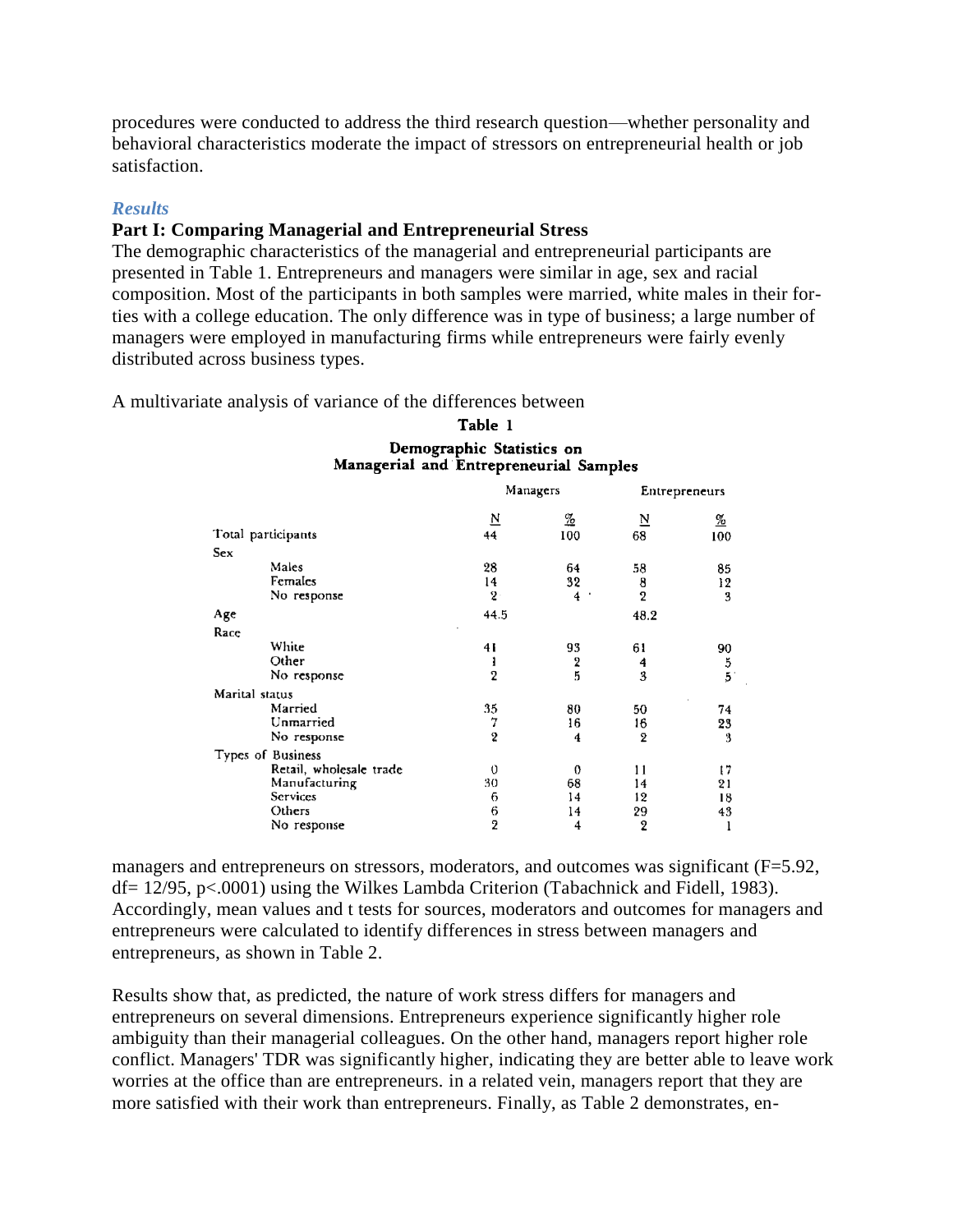trepreneurs' summary health problems measure was significantly higher than the managerial participants'. Overall, entrepreneurs reported higher levels of role ambiguity and health problems and lower satisfaction with work than their managerial counterparts, while managers experience more role conflict. The nature of entrepreneurial work does appear to differ in stress sources and outcomes from that of mid- and upper-level managers. In order to focus the rest of the study on the nature of entrepreneurial stress, managers are not included in subsequent analyses.

#### *Part II: Assessing the Nature of Entrepreneurial Stress*

Intercorrelations among entrepreneurial stressors, moderators, and outcome variables are reported in Table 3. Other research on male and female entrepreneurs has revealed few differences as a function of gender (Kalleberg and Leicht, 1991; Masters and Meier, 1988; Mescon et al., 1983; Neider, 1987; Sexton and Bowman-Upton, 1986, 1990; Stevenson, 1986). Since ex amination of responses of male and female entrepreneurs in this study also yielded no significant differences, the two groups were combined for subsequent analysis.

As Table 3 shows, consistent with prediction, entrepreneurs who reported a lack of clarity about the expectations of others, about how much authority they have, and about their responsibilities (high role ambiguity) reported significantly higher stress and marginally lower job satisfaction ( $r^2 = -.23$ , p<.059).

Although role conflict was not related to entrepreneurial health problems, job versus non-job conflict was marginally correlated with frequency of health problems ( $r2 = .23$ ,  $p < .059$ ). In examining the relationship between role overload, concern for

|                              | Managers | Entrepreneurs | ī        |
|------------------------------|----------|---------------|----------|
| N                            | 44       | 68            |          |
| Stress Sources               |          |               |          |
| Role ambiguity               | 21.9     | 24.0          | $1.96*$  |
| Role conflict                | 14.2     | 12.7          | $1.98*$  |
| Job vs. non-job conflict     | 6.0      | 6.3           |          |
| Role overload                | 8.0      | 8.0           |          |
| Responsibility pressure      | 3.8      | 4.0           |          |
| Quality concern              | 2.8      | 2.7           |          |
| Moderators                   |          |               |          |
| Personality type             | 17.2     | 17.9          |          |
| Tension discharge rate       | 28.2     | 24. I         | $2.19*$  |
| Social support               | 66.6     | 63.5          |          |
| Outcomes                     |          |               |          |
| Job satisfaction             | 7.5      | 7.0           | $2.03*$  |
| Frequency of health problems | 20.8     | 20.7          |          |
| Summary health scale         | 19.3     | 38.7          | $3.49**$ |
| * p<.05<br>** $p < 01$       |          |               |          |

### Table 2 Comparison of Means for Managers and Entrepreneurs on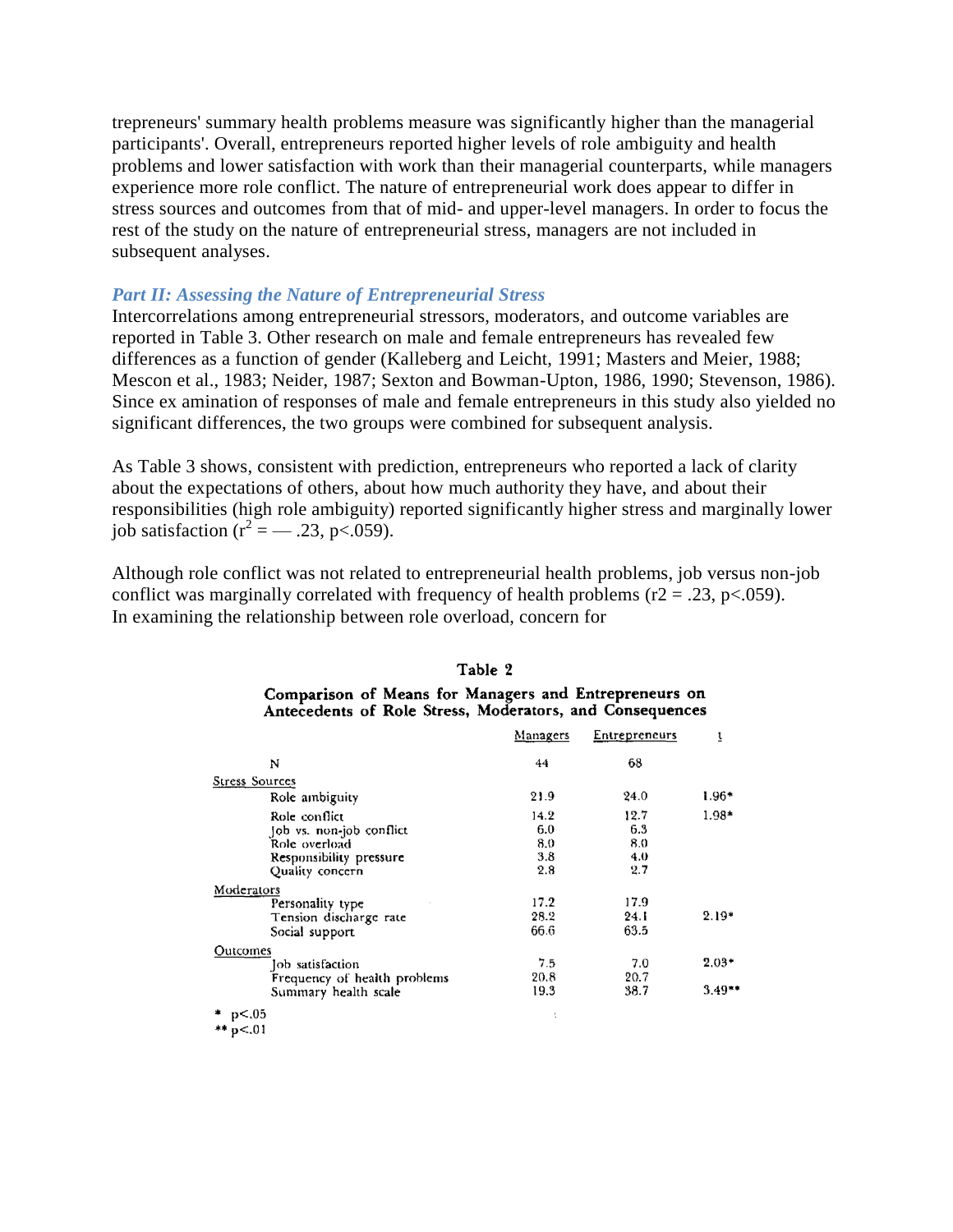#### Table 3

|                            | #             |             |                          |              |           |            |         |                 |           |               |        |         |                |      |
|----------------------------|---------------|-------------|--------------------------|--------------|-----------|------------|---------|-----------------|-----------|---------------|--------|---------|----------------|------|
| Stressors:                 | Items         | Reliability | $\bf(1)$                 | (2)          | (3)       | (4)        | (5)     | (6)             | (7)       | (8)           | (9)    | (10)    | (11)           | (12) |
| 1) Role ambiguity          | 4             | .66         | $\overline{\phantom{0}}$ |              |           |            |         |                 |           |               |        |         |                |      |
| 2) Role conflict           | 3             | .52         | .18                      | <b>***</b>   |           |            |         |                 |           |               |        |         |                |      |
| 3) Job vs non-job          |               |             |                          |              |           |            |         |                 |           |               |        |         |                |      |
| conflict                   | $\frac{2}{2}$ | .79         | .14                      | -91.         | $\cdots$  |            |         |                 |           |               |        |         |                |      |
| 4) Role overload           |               | .73         | .19                      | .07          | $.38***$  |            |         |                 |           |               |        |         |                |      |
| 5) Responsibility          |               |             |                          |              |           |            |         |                 |           |               |        |         |                |      |
| pressure                   | ì             | --          | .18                      | .08          | .17       | $.35***$   |         |                 |           |               |        |         |                |      |
| 6) Quality concern         |               | $- - -$     | .22                      | .19          | $.61***$  | .39***     | .14     |                 |           |               |        |         |                |      |
| Moderators:                |               |             |                          |              |           |            |         |                 |           |               |        |         |                |      |
| 7) Personality type        | 4             | .55         | .10                      | $.40***$     | $.24*$    | .23*       | $.25**$ | $.38**$         |           |               |        |         |                |      |
| 8) Tension discharge       |               |             |                          |              |           |            |         |                 |           |               |        |         |                |      |
| rate                       | 6             | .84         |                          | $.38***-.14$ | $-.38***$ | $.34***$ - |         | $.40***-.32***$ | $-.35***$ |               |        |         |                |      |
| 9) Social support          | 20            | .88         | $-.18$                   | $-.06$       | $-.07$    | .09        | $.21*$  | $-.14$          | .04       | 00            |        |         |                |      |
| Outcomes:                  |               |             |                          |              |           |            |         |                 |           |               |        |         |                |      |
| 10) Job satisfaction       | 3             | .76         | $-.23*$                  | $-.04$       | $-.14$    | .04        | $-.01$  | $-.04$          | .15       | $.30***$      | $-.02$ | ---     |                |      |
| 11) Frequency of           |               |             |                          |              |           |            |         |                 |           |               |        |         |                |      |
| health problems            | 30            | .85         | $.25***$                 | .01          | $.23*$    | .12        | .24*    | $.26***$        | .08       | $-.45***-.08$ |        | $-31**$ |                |      |
| 12) Summary of health      |               |             |                          |              |           |            |         |                 |           |               |        |         |                |      |
| problems                   |               |             | .19                      | .00.         | .14       | .09        | .14     | .17             | .06       | $-.39***-.17$ |        |         | $.85***-.28**$ |      |
| * $p<.10$<br>** $p < 0.05$ |               |             |                          |              |           |            |         |                 |           |               |        |         |                |      |

#### Correlations Among Stressors, Moderators & Outcome Variables for Entrepreneurs

\*\*\*  $p < 01$ 

quality and outcomes, entrepreneurs who reported concern about the quality of their decisions also reported more health problems. However, there was no significant relationship between role overload and the outcome variables: summary of health problems and job satisfaction. In spite of the many demands entrepreneurs face, this group seems to be able to allocate their time and energy at work without undue stress.

Results showed that responsibility pressure was marginally positively related to the frequency of health problems  $(r^2 = .24, p < .053)$ . Entrepreneurs who reported concern about the weightiness of the decisions they must make also suffered more from health problems.

## *Part III: The Effect of Personality Type, Tension Discharge Rate, and Social Support on Stress*

The last part of the study concerned the effect of moderators: personality type, tension discharge rate and social support on entrepreneurial stress and satisfaction. It was predicted that entrepreneurs with Type A personality would report more stress-related health problems and lower job satisfaction, as a function of work stressors. The means reported in Table 4 show that there was no significant difference in health problems or job satisfaction as a function of personality type.

A test of the main effects and interaction of each of the stressors arid personality type on health problems arid job satisfaction was conducted to test for the moderating effect of personality type (Marsden, 1981). A significant interaction showed that personality type moderated the relationship between role ambiguity and the summary health problems scale ( $F = 3.20$ ,  $p \times 01$ ).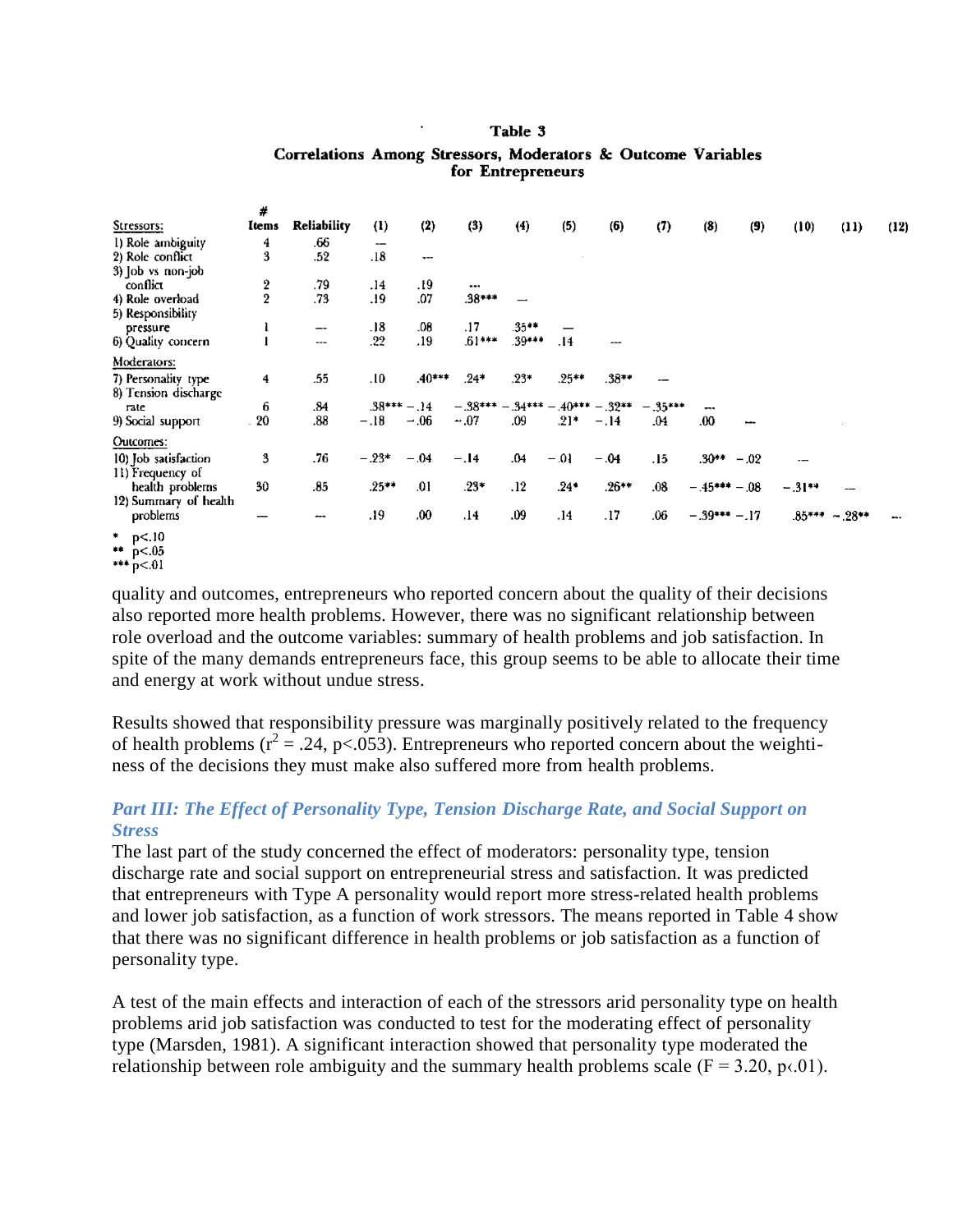Personality type was then divided into two levels based on a median split to determine the nature of the moderating effect. The two levels represented entrepreneurs with Type A and Type B personalities. Correlations between role ambiguity and health problems were calculated for the two groups.

Role ambiguity and frequency of health problems were significantly and positively correlated for Type B entrepreneurs ( $r^2 = .57$ , p<.03), while the correlation was insignificant for Type A entrepreneurs ( $r^2 = .07$ , p<.73). Further analysis (see Bruning and Kuntz, 1977 for a description of their test for moderation) indicates that role ambiguity and health problems were more highly correlated for Type B entrepreneurs than for Type A entrepreneurs ( $z = 2.05$ ,  $p \times 0.05$ ). However, these results are quite different from the predicted moderating relationship. Findings indicate that Type A entrepreneurs in the sample can manage the ambiguity in their work more effectively and with less stress than can Type Bs. Finally, tests for the interaction of other stressors with personality type on outcome measures were insignificant. Thus, personality type did not moderate the relationships between other stressors and health problems.

#### Table 4

Means, Standard Deviations, and t-Test Results for Stressors, Moderators and Outcomes as a Function of Personality Type, Tension Discharge Rate and Social Support

| Overall                                                                                                                                       |                                          |                                       |                                          | Personality<br>Type                         |                                          | <b>Tension Discharge</b><br>Rate                           | Social Support                           |                                          |
|-----------------------------------------------------------------------------------------------------------------------------------------------|------------------------------------------|---------------------------------------|------------------------------------------|---------------------------------------------|------------------------------------------|------------------------------------------------------------|------------------------------------------|------------------------------------------|
| N                                                                                                                                             | Means<br>68                              | <u>S.D.</u>                           | $\frac{A}{27}$                           | $\frac{B}{30}$                              | $\frac{Low}{33}$                         | High<br>34                                                 | $\frac{Low}{32}$                         | $\frac{High}{35}$                        |
| <b>Stressors</b><br>Role ambiguity<br>Role conflict<br>Job vs non-job conflict<br>Role overload<br>Responsibility pressure<br>Quality concern | 24.0<br>12.7<br>6.3<br>8.0<br>4.0<br>2.7 | 3.1<br>4.2<br>1.9<br>1.6<br>.9<br>1.0 | 23.9<br>13.9<br>6.4<br>8.2<br>4.1<br>2.9 | 24.2<br>11.9<br>6.0<br>7.7<br>3.9<br>$2.4*$ | 23.1<br>13.1<br>7.0<br>8.5<br>4.3<br>3.0 | $24.9*$<br>12.2<br>$5.7**$<br>$7.6*$<br>$3.6***$<br>$2.5*$ | 23.7<br>12.5<br>6.4<br>7.9<br>3.8<br>2.8 | 24.3<br>12.9<br>6.3<br>8.2<br>4.1<br>2.7 |
| Moderators<br>Personality type<br>Tension discharge rate<br>Social support                                                                    | 17.9<br>24.1<br>63.5                     | 4.6<br>8.1<br>17.9                    | 21.9<br>26.1<br>65.3                     | $13.4***$<br>$21.3*$<br>60.3                | 19.5<br>17.2<br>63.3                     | $16.2**$<br>$30.3***$<br>63.7                              | 16.9<br>23.8<br>49.0                     | 18.9<br>24.4<br>$77.2***$                |
| Outcomes<br><b>Job</b> satisfaction<br>Frequency of health problems<br>Summary health score                                                   | 7.0<br>20.7<br>38.7                      | 1.7<br>10.9<br>28.7                   | 7.3<br>21.7<br>36.0                      | 6.8<br>19.7<br>39.9                         | 6.6<br>24.6<br>46.8                      | $7.4*$<br>16.8**<br>$30.3*$                                | 7.0<br>21.0<br>42.7                      | 7.0<br>20.4<br>35.0                      |
| $*$ n $< 05$                                                                                                                                  |                                          |                                       |                                          |                                             |                                          |                                                            |                                          |                                          |

<sup>\*\*</sup>  $p<.01$ 

With respect to the influence of entrepreneurs' TDR, it was proposed that entrepreneurs' ability to release tension would moderate the relationship between stressors and health problems and job satisfaction. Results reported in Table 4 showed that entrepreneurs who discharge tension reported significantly fewer health problems and greater satisfaction with their work than those entrepreneurs who had difficulty relieving tension. However, when TDR was included with each stress source as an independent variable, the entrepreneurs' ability to relieve tension failed to moderate the relationship between stressors and outcomes. Thus, while the ability to discharge tension may reduce entrepreneurs' health problems, it does not lessen the impact of stressors measured in this study.

<sup>\*\*\*</sup>  $p < .001$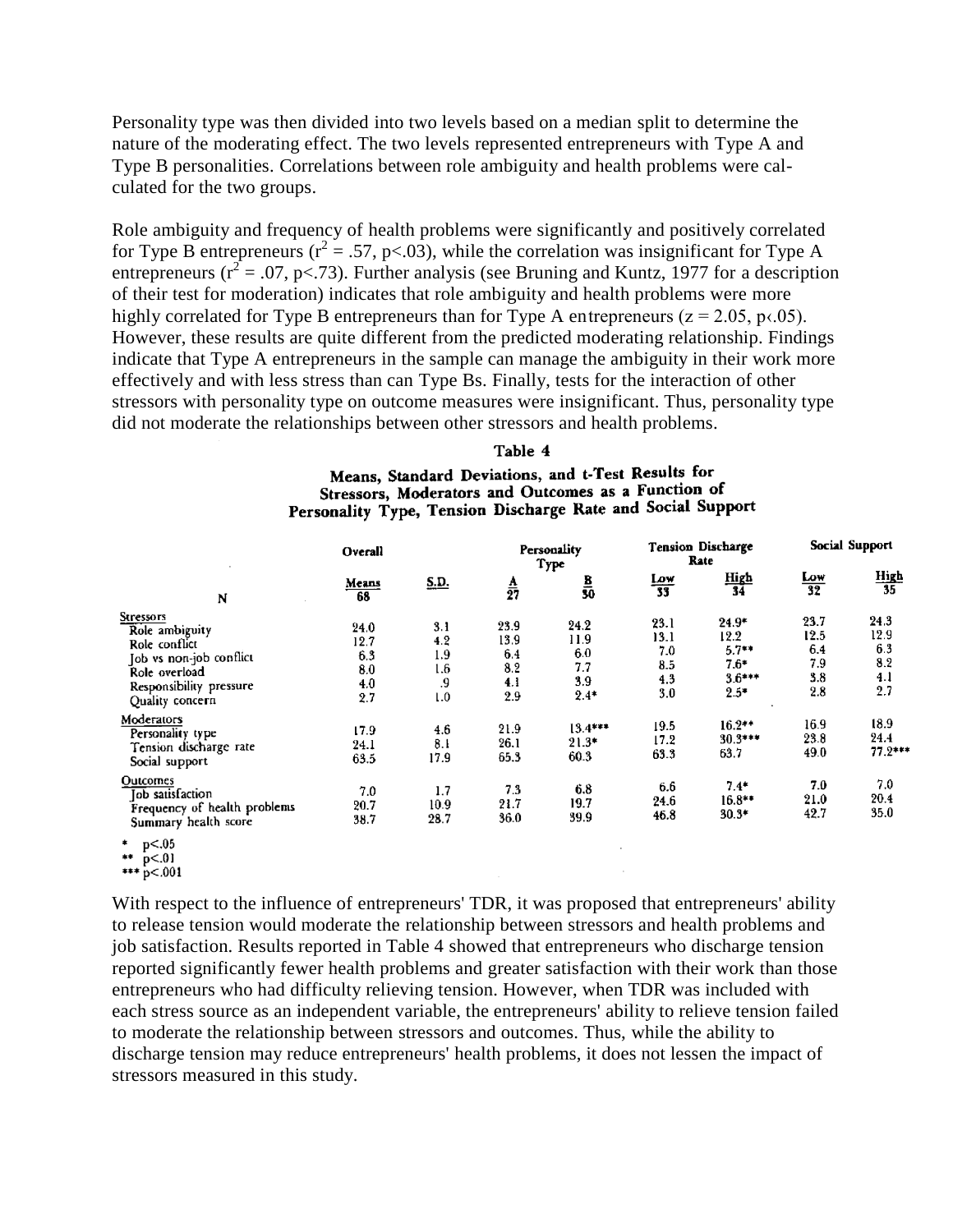Finally, as Table 4 shows, there was no significant difference in reported stress as a function of high versus low social support and thus support did not moderate the stressor-outcome relationship. It appears that entrepreneurs' independence and low need for support may override any influence that external sources of support might have in reducing stress.

## *Discussion*

 $\overline{a}$ 

The purposes of this study were twofold: to determine whether managerial and entrepreneurial stress were different and to examine the nature of entrepreneurial stress. Results showed that entrepreneurial and managerial stress sources differed. Entrepreneurs reported higher role ambiguity while managers were more concerned about role conflict. Overall, as expected, entrepreneurs reported higher stress and lower job satisfaction than managers.

The findings from the study's second phase indicate that entrepreneurs, particularly Type Bs, find ambiguity stressful, and they are less satisfied when they experience a lack of direction in their work. Results also showed that entrepreneurs can successfully manage conflicting work demands without undue stress. However, they do experience stress when trying to manage the demands of home and work.

Interestingly, entrepreneurs do not experience tension associated with role overload. It appears that stress is associated not with the volume of work per se, but with the weightiness of the decisions that entrepreneurs must make and whether they are making the right decision. This finding is consistent with the results of Gladstein and Reilly's (1985) study.<sup>1</sup>

The results suggest that entrepreneurs do find the process of undertaking a new business stressful, particularly Type B entrepreneurs, when they must confront the ambiguity inherent in venture initiation. This finding is contrary to prediction. Further, these findings seem to conflict with those of Shekelle et al. (1976) and Matteson and Ivancevich (1982) that Type A's experience higher rates of heart disease and other health problems than Type Bs. Further research is needed to determine whether the Type A personality is an asset in venture initiation where initiative and aggressiveness are critical to success.

The results show that entrepreneurs who are able to leave work -worries at the office experience fewer health problems. Thus, those entrepreneurs may have been able to invest their energy at home in family and social obligations while focusing at work on job concerns. This division of attention appears to lead to fewer health problems. Perhaps entrepreneurs who experience stress over conflicting demands of home and work would benefit from coaching in how to relieve work tension at the end of the day.

There was no difference in entrepreneurial health problems as a function of social support. Availability of support may have little effect on entrepreneurs' stress. This finding is consistent with Sexton and Bowman's (1985) research indicting that entrepreneurs are autonomous, independent, and have a low need for support.

<sup>&</sup>lt;sup>1</sup> Gladstein and Reilly (1985) found that graduate business student subjects participating in a business policy game reported that stress increased as the importance of the decision increased.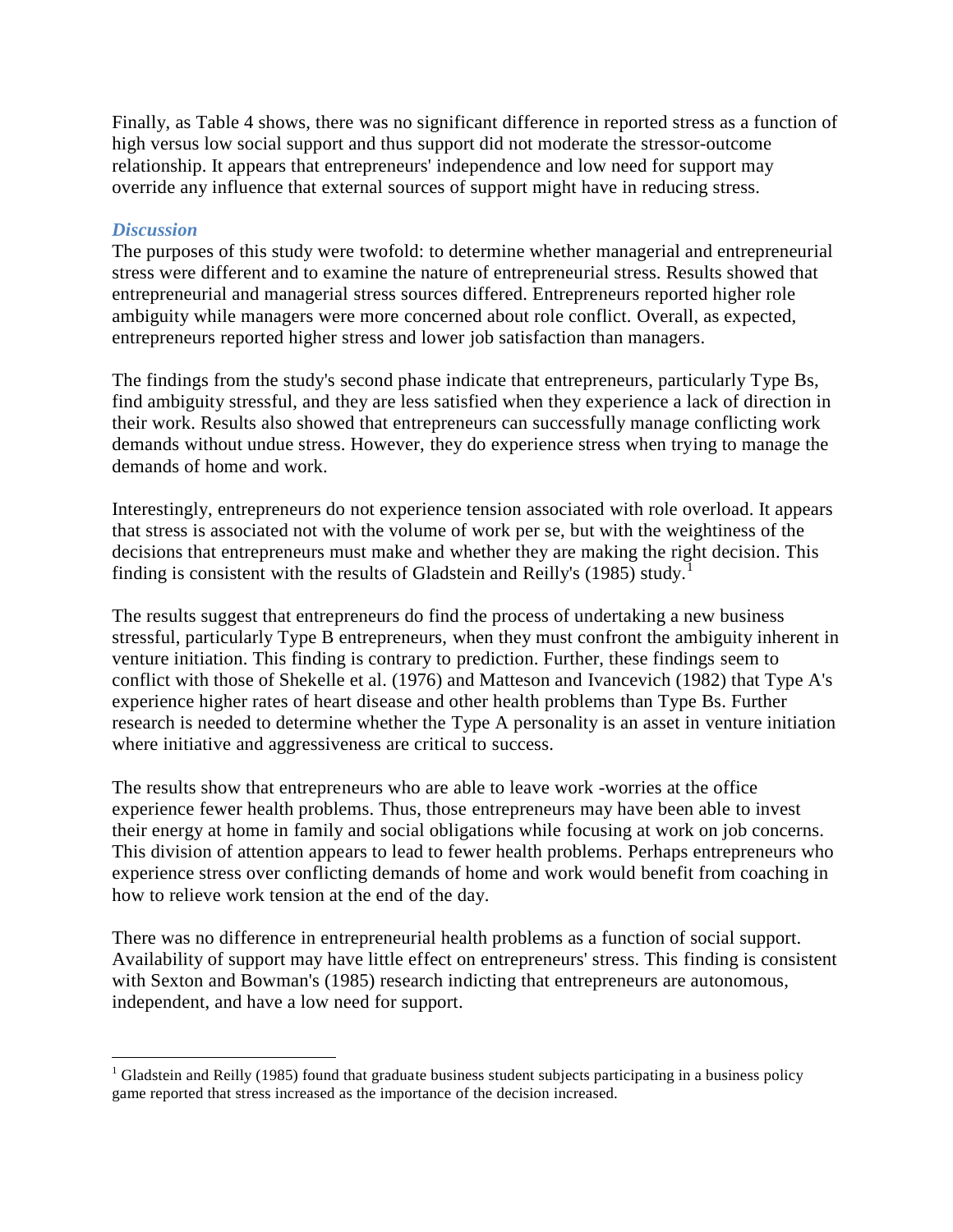## *Limitations of the Study*

There are several limitations of this study. Due to the small sample sizes, the findings should be generalized with care. In addition, the reliability estimates for the role conflict and personality type scales also suggest that those results should be interpreted with caution.

Although there were no detected differences in male and female entrepreneurs' stress, the number of females in the sample was very small, making it difficult to test adequately for differences as a function of gender. Other investigations have found few differences between male and female entrepreneurs; however, additional research is needed to assess possible sex effects in reports of work stressors and stress.

Several other intriguing research questions emerge from these findings. Role theory provides a useful framework for examining the nature of entrepreneurial stress. A next step is to identify entrepreneurs' succcessful coping strategies. A second question is how entrepreneurship affects the health and life expectancy of the entrepreneur.

## *Managerial Implications; Strategies for Coping with Entrepreneurial Stress*

Several strategies could help entrepreneurs reduce stress. In the first. part of the study, entrepreneurs reported more health problems than their managerial colleagues. Due to the pressing demands of their business, entrepreneurs often do not attend to their health until it interferes with their ability to work. There are several general lifestyle changes which lead to improved health. Regular exercise can reduce the deleterious effects of stress (Braun et al., 1987). Belloc and Breslow (1972) found that moderate use or abstinence from alcohol and smoking were positively correlated with physical health. Relaxation including meditation, prayer, and faith have also been shown to have a positive effect in providing relief from stress (Matteson and Ivancevich, 1987).

In Part I, entrepreneurs also reported more difficulty discharging the tension they experience on the job than did the managerial participants. Confronting the source of stress has been shown to be an effective coping mechanism (Matteson and Ivancevich, 1982). Consultants who work with entrepreneurs may help them reduce stress by teaching them how to deal with stress sources directly. For example, if an employee is not performing at an acceptable level, the entrepreneur might benefit from coaching on how to effectively conduct a performance review with the problem employee.

Finally, in Part I, entrepreneurs reported higher role ambiguity than did the managers. Two tactics for reducing role ambiguity would be to set a clear corporate direction with strategy, and explicitly to outline the duties and responsibilities of all employees. Entrepreneurs could set up plans for themselves and for subordinates with short- and long-run objectives and target dates. This plan would help owners clarify the priorities among their many and varied activities.

In Part II of the study, entrepreneurs reported that they experienced stress as a function of competing work and family demands. It may be useful for entrepreneurs to make a concerted effort to enhance their families' awareness of the challenges and problems of venture initiation. This enhanced awareness may reduce the conflict between job and non- job concerns.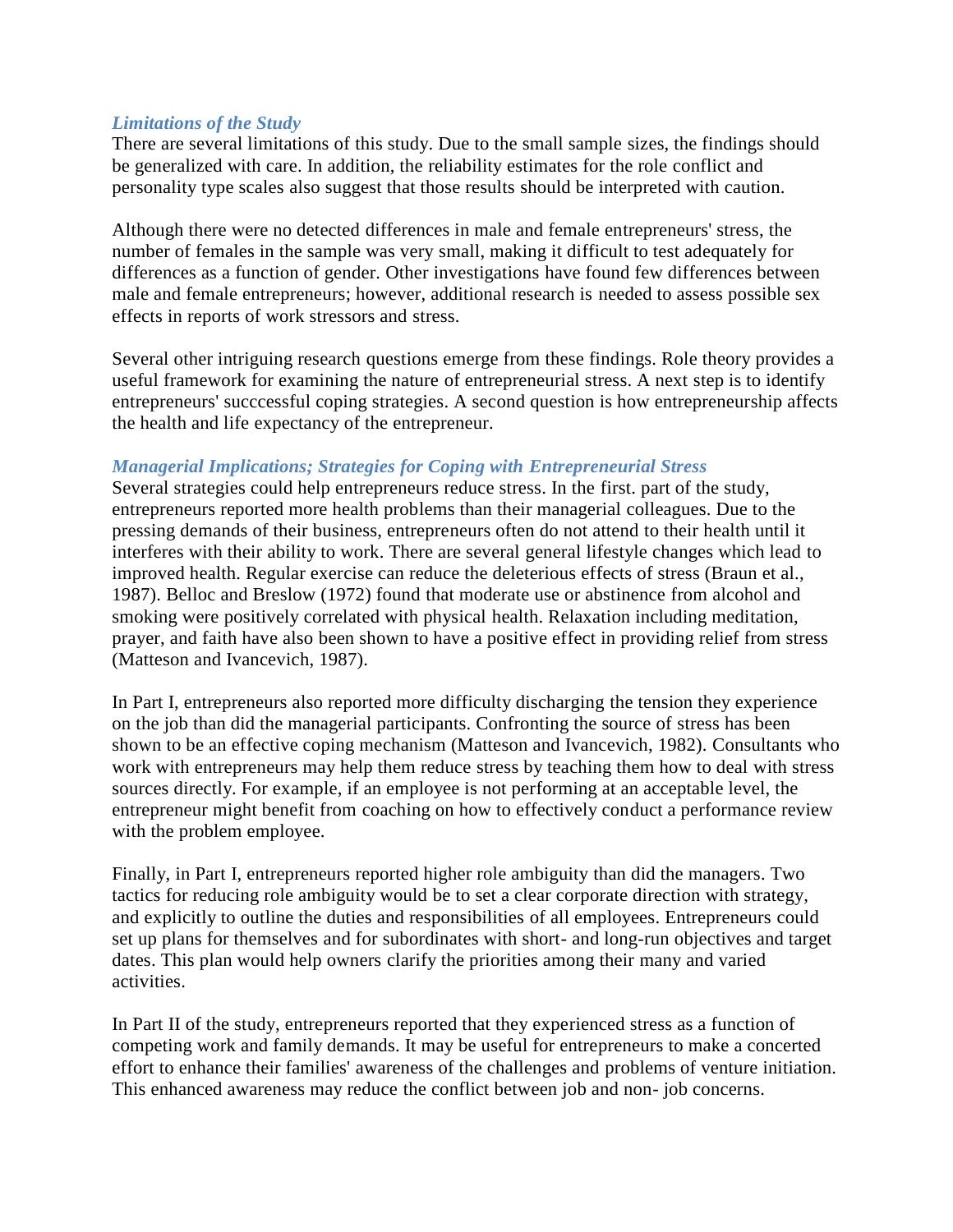To reduce the pressures of decision-making responsibilities reported in Part H, entrepreneurs could delegate routine decision making whenever possible. Entrepreneurs can appoint advisory boards for regular consultation, particularly in the early stages of the business, to relieve pressure from the weightiness of decision making. Networking with other, noncompeting entrepreneurs and with resource providers can help business founders learn how colleagues deal with business problems (Aldrich et al., 1987).

Entrepreneurship has a significant impact on the economy. Small business accounts for almost 97% of all nonfarm business. Understanding the stresses generated by the entrepreneurial lifestyle and assisting entrepreneurs in developing more effective coping strategies could have economic as well as individual benefits in the years to come.

#### *References*

- Aldrich, H., B. Rosen, and W. Woodward. 1987. "The Impact of Social Networks on Business Foundings and Profit." In *Frontiers of Enterpreneurship Research.* Eds. N. Churchill, J. Hornaday, 0. Krasner, and K. Vesper. Wellesley, MA: Babson College Center for Entrepreneurial Studies, 154-168.
- Arcuri, A., and D. Lester. 1990. "Moonlighting and Stress in Police Officers." *Psychological Reports* 66: 350.
- BeHoc, N., and L. Breslow. 1972. "Relationship of Physical Health Status and Health Practices." *Preventive Medicine* 9: 409-421.
- Booth-Kewley, S., and H. Friedman. 1987. "Psychological Predictors of Heart Disease: A Qualitative Review." *Psychological Bulletin* 101: 343362.
- Boyd, D., and R. Webb. 1982. "The Coronary Costs of Choosing a Small Business Career." *American Journal of Small Business* 6: 3-9.
- Braun, W., E. Bernacki, and A. Herd. 1987. "Corporate Health and Fitness Programs." In *Work Stress: Health Care Systems in the Workplace.* Eds. J. Quick, R. Bhagat, and J. Dalton. New York: Praeger.
- Bruning, J., and B. Kuntz. 1977. *Computational Handbook of Statistics.* Glenview, IL: Scott Foresman and Co.
- Burke, R. 1988. "Sources of Managerial and Professional Stress in Large Organizations." In *Causes, Coping, and Consequences of Stress at* Work. Eds. C. Cooper and R. Payne. New York: John Wiley and Sons, 77-114.
- Caplan, R., and K. Jones. 1975. "Effects of Work Load, Role Ambiguity ,and Type A Personality on Anxiety, Depression, and Heart Rate." *Journal of Applied Psychology* 60: 713-719.
- Cooke, R., and D. Rousseau. 1984. "Stress and Strain from Family Roles and Work-Role Expectations." *Journal of Applied Psychology* 69: 252260.
- Cooper, C., and J. Marshall. 1976. "Occupational Sources of Stress: A Review of the Literature Relating to Coronary Heart Disease and Mental Ill Health." *Journal of Occupational Psychology*  49: I 1-28.

, and M. Smith. 1985. *Job Stress and Blue Collar Work.* Chichester England: Wiley.

Cunningham, J., and J. Lischeron. 1991. "Defining Entrepreneurship." *Journal of Small Business Management* 29 (January): 45-61.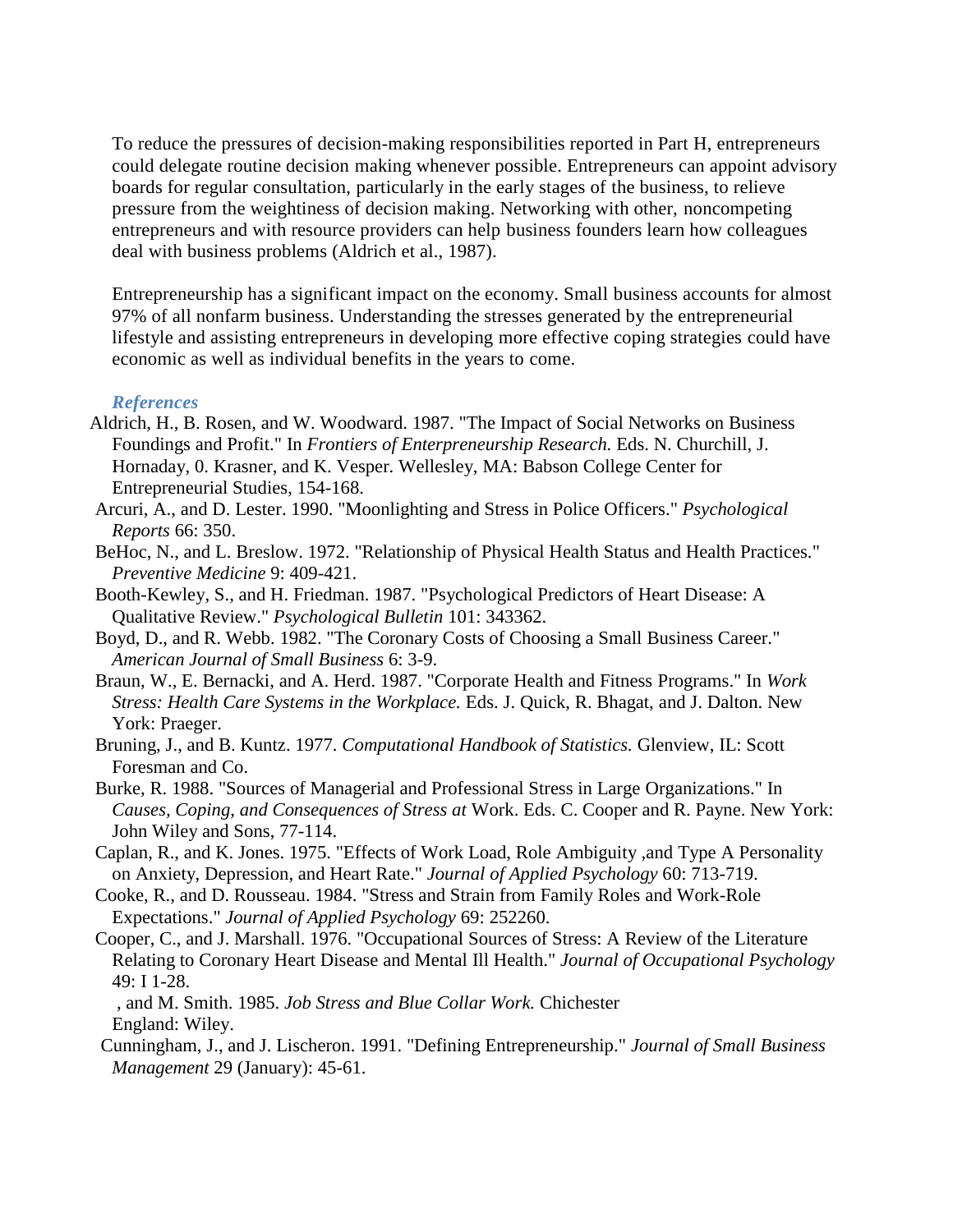- Friedman, H., and S. Booth-Kewley. 1987. "Personality, Type A Behavior and Coronary Heart Disease: The Role of Emotional Expression." *Journal of Personality and Social Psychology* 53: '783-792.
- Friedman, M., and R. Rosenman. 1974. *Type A Behavior and Your Heart.* New York: Alfred A. Knopf.
- Gladstein, D., and N. Reilly. 1985. "Group Decision Making Under Threat: The Tycoon Game." *Academy of Management Journal* 28: 613-627.
- Harrison, R. 1985. "The Person-Environment Fit Model and the Study of Job Stress." In Human *Stress and Cognition in Organizations.* Eds. T. Beehr and R. Bhagat. New York: Wiley.
- House, R., and J. Rizzo. 1972. "Role Conflict and Ambiguity as Critical Variables in a Model of Organizational Behavior." *Organizational Behavior and Human Performance* 7: 467-505. , J. Wells, A. McMichael, B. Kaplan, and L. Landerman. 1979. "Occupational Stress and Health Among Factory Workers." *Journal of Health and Social*
- *Behavior* 20: 139-160. Hoy, F., and J. Carland, Jr. 1983. "Differences Between Entrepreneurs and Small Business Owners in New Venture Formation." In *Frontiers of Entrepreneurial Research.* Eds. J. Hornaday, J. Timmons, and K. Vesper. Wellesley, MA: Babson College, Center for Entrepreneurial Studies.

Ivancevich, J., M. Matteson, and C. Preston. 1982. "Occupational Stress, Type A Behavior and Physical Well-Being." *Academy of Management Journal* 25: 373-391.

Jenkins, C. 1971. "Psychological and Social Precursors of Disease." *New England Journal of Medicine* (February 4): 244-255, (February I 1): 307317.

Kahn, R., D. Wolfe, R. Quinn, J. Snoek, and R. Rosenthal. 1964. *Organizational Stress: Studies in Role Conflict and Ambiguity.* New York: Wiley.

Kalleberg, A., and K. Leicht. 1991. "Gender and Organizational Performance: Determinants of Small Business Survival and Success." *Academy of Management Journal* 34 (March): 136-161.

, and R. Quinn. 1970. "Role Stress: A Framework for Analysis." In

*Mental Health and Work Organizations.* Ed. R. McClean. Chicago: Rand McNally.

- Katz, R., and R. Kahn. 1978. *The Social Psychology of Organizations.* New York: Wiley.
- Kaufman, G., and T. Beehr. 1989. "Occupational Stressors, Individual Strains, and Social Supports Among Police Officers." *Human Relations* 42: 185-197.
- Keenan A., and T. Newton. 1985. "Stressful Events, Stressors, and Psychological Strains in Young Professional Engineers." *Journal of Occu-*

*pational Behavior* 6: 151-156.

, and 1987. "Work Difficulties and Stress in Young Pro-

fessional Engineers." *Journal of Occupational Psychology* 60: 133-145.

- Kirchoff, B., and B. Phillips. 1988. The Effect of Firm Formation and Growth on Job Creation in the U.S." *Journal of Business Venturing* 3: 261-272.
- Lang, R., J. Gilpin, and A. Gilpin. 1990. "Stress-Related Symptoms Among Dental Hygienists." *Psychological Reports* 66: 715-722.
- Marsden, P. 1981. "Conditional Effects in Regression Models." In *Linear Models in Social Research.* Ed. P. Marsden. Beverly Hills, CA: Sage, 97- 116.

Masters, R., and R. Meier. 1988. "Sex Differences and Risk Taking Propensity of Entrepreneurs."

Matteson, M., and J. Ivancevich. 1987. *Controlling Work Stress.* San Francisco: Jossey-Bass. , and 1983. "Note on Tension Discharge Rate as an Em-

ployee Health Status Predictor." *Academy of Management Journal* 26: 540-545.